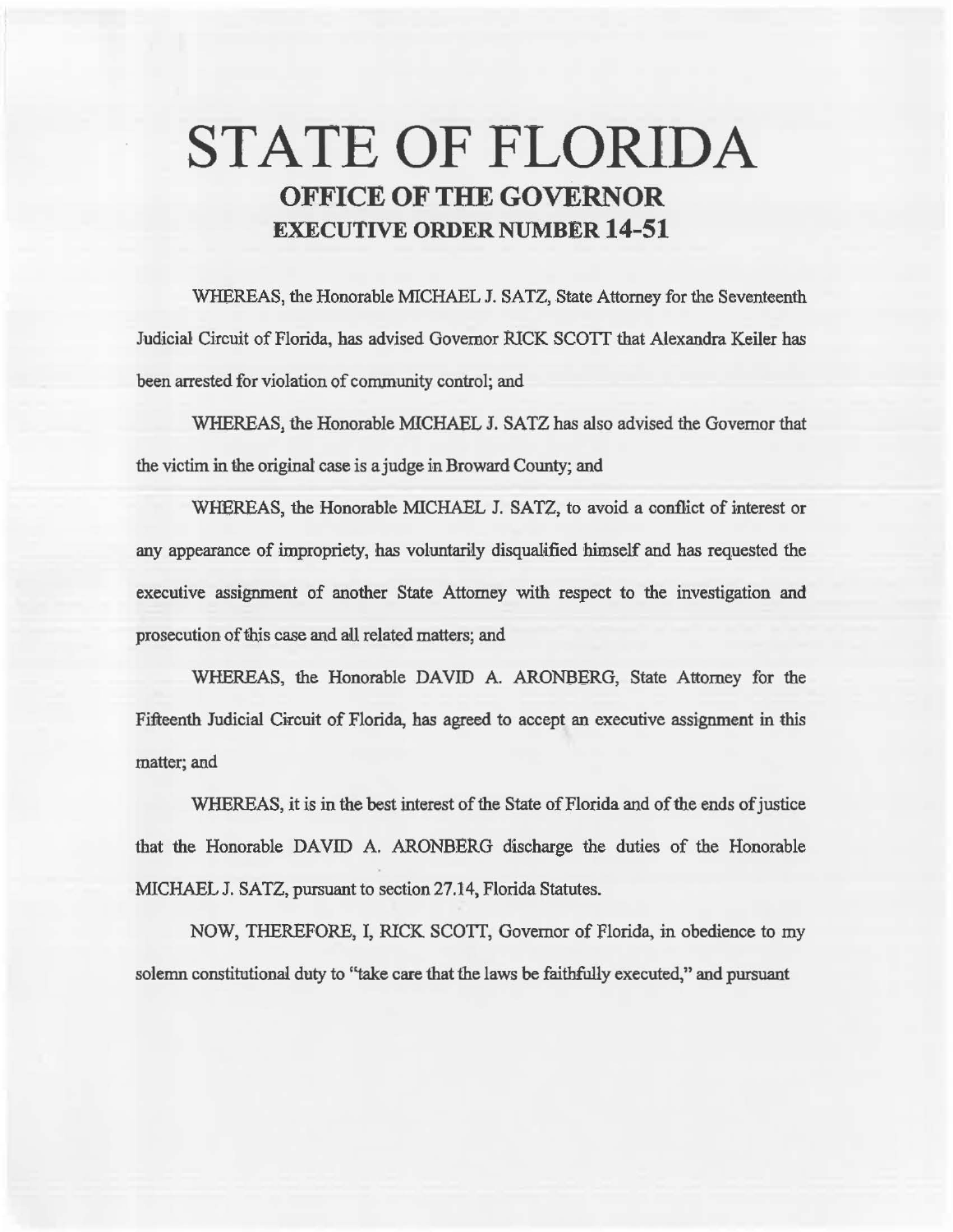to the Constitution and laws of the State of Florida, issue the following Executive Order, effective immediately:

#### Section 1.

The Honorable DAVID A. ARONBERG, State Attorney for the Fifteenth Judicial Circuit of Florida, referred to as the ••Assigned State Attorney,'' is assigned to discharge the duties of the Honorable MICHAEL J. SATZ, State Attorney for the Seventeenth Judicial Circuit of Florida, as they relate to the investigation, prosecution and aH matters related to Alexandra Keiler.

## Section 2.

The Assigned State Attorney or one or more Assistant State Attorneys and Investigators, who have been designated by the Assigned State Attorney, shall proceed immediately to the Seventeenth Judicial Circuit of Florida, and are vested with the authority to perform the duties prescribed herein.

#### Section 3.

All residents of the Seventeenth Judicial Circuit are requested, and all public officials are directed, to cooperate and render whatever assistance is necessary to the Assigned State Attorney, so that justice may be served.

## Section 4.

The period of this Executive Assignment shall be for one (1) year, to and including February 10, 2015.